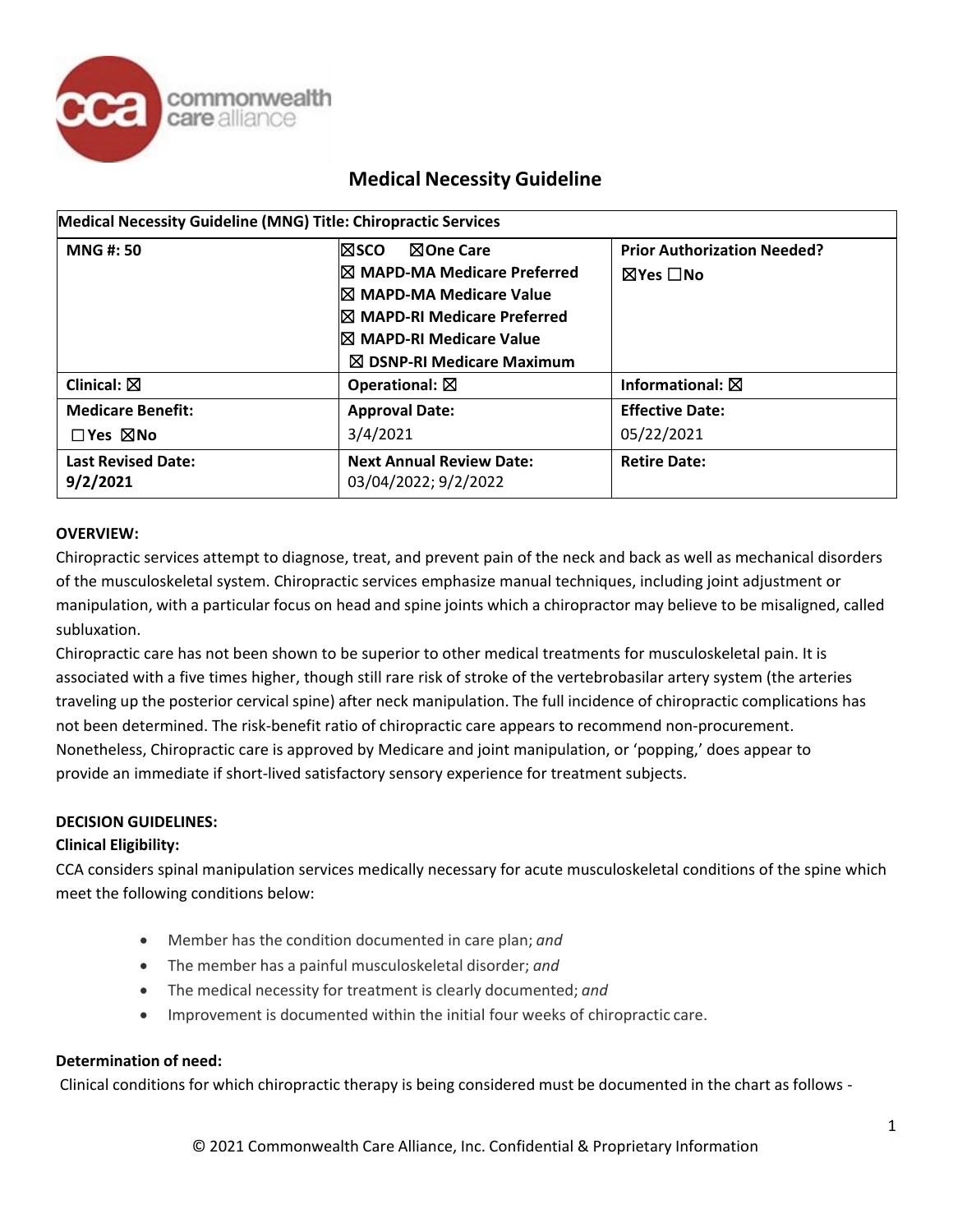

- 1) Give our member's causes of discomfort and functional limitations
- 2) Document a PROMIS-29 or similar measure of our members' level of function and comfort
- 3) Give the specific, objective, measurable functional goals of treatment
- 4) Show member engagement and compliance with HOPE guidelines (if applicable) including
	- a) Behavioral Counselling,
	- b) Physical Therapy, and
	- c) A Pain Clinic evaluation
- 5) Show increased function and member satisfaction when requesting an extension/renewal.

### **LIMITATIONS/EXCLUSIONS:**

CCA does not cover spinal manipulation services for the treatment of non-musculoskeletal disorders including, but not limited to, colic, bronchitis, enuresis, asthma, hypertension, gastrointestinal disorders, infections, fatigue, idiopathic scoliosis, or mental and nervous conditions which are considered investigational.

Spinal manipulation for the treatment of chronic conditions or for maintenance care without objectively measurable improvement is considered not medically necessary and not covered. Additionally, chiropractic manipulation in asymptomatic members or in members without an identifiable clinical condition is considered not medically necessary and not covered.

CCA considers spinal manipulation under general anesthesia, in the absence of vertebral fracture, investigational.

### **KEY CARE PLANNING CONSIDERATIONS:**

If no improvement is documented, additional chiropractic treatment is considered not medically necessary unless the chiropractic treatment is modified.

If no improvement is documented within 30 days despite modification of chiropractic treatment, continued chiropractic treatment is considered not medically necessary.

Once the maximum therapeutic benefit has been achieved, continuing chiropractic care is considered not medically necessary.

### **AUTHORIZATION:**

| <b>CPT Code</b> | <b>Description</b>                                                       |
|-----------------|--------------------------------------------------------------------------|
| 98940           | Chiropractic manipulative treatment (CMT); spinal, one to two regions    |
| 98941           | Chiropractic manipulative treatment (CMT); spinal, three to four regions |
| 98942           | Chiropractic manipulative treatment (CMT); spinal, five regions          |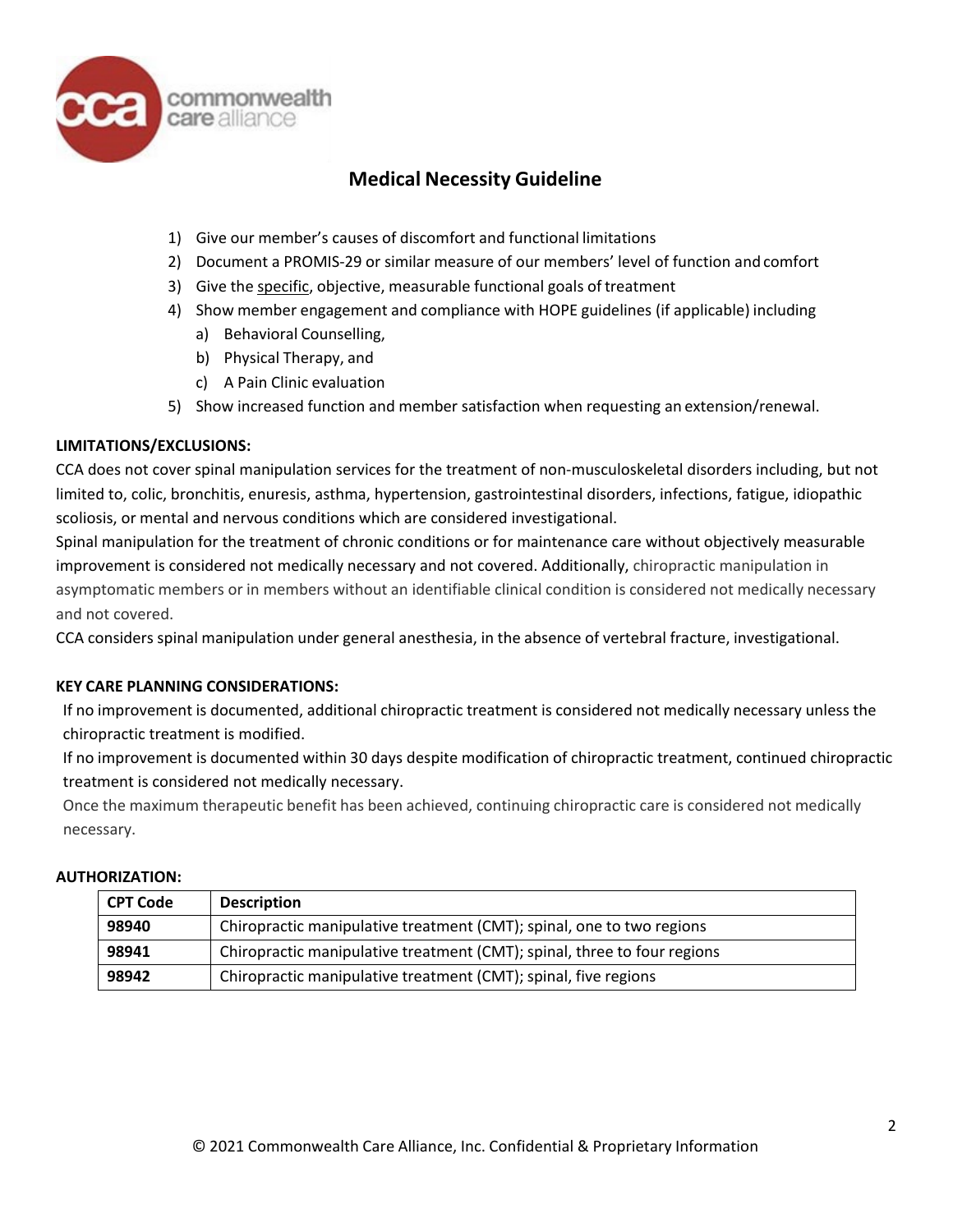

| 98943             | Chiropractic manipulative treatment (CMT); extraspinal, 1 or more regions           |
|-------------------|-------------------------------------------------------------------------------------|
| <b>HCPCS Code</b> | <b>Description</b>                                                                  |
| <b>S8990</b>      | Physical or manipulative therapy performed for maintenance rather than restoration. |

The initial 36 visits of chiropractic care do not require prior authorization per the CCA Provider Manual. Additional visits exceeding 36 per calendar year require a prior authorization. The care team/requesting provider must reassess the member for response and progress before requesting additional visits in increments of 8 visits or less per prior authorization, which will be reviewed for medical necessity as detailed in this MNG.

### **REGULATORY NOTES:**

N/A

## **RELATED REFERENCES**

High Opiate Patient Engagement (HOPE) members are patients with chronic pain and a care plan to limit opiate pain therapy to safer lowered doses. HOPE members may benefit from and are eligible for these DST-guided services even when they do not meet all criteria. Clinicians requesting these services or an extension of these services for HOPE members please do the following:

- 1) Read the SOP's Approach [to Chronic](http://commonground.commonwealthcare.org/resources/ccakh/Shared%20Documents/Standards%20of%20Practice%20(SOPs)/Approach%20to%20Chronic%20Pain%20SOP%20090.pdf) Pain SOP 090 & [Pain Management](http://commonground.commonwealthcare.org/resources/ccakh/Shared%20Documents/Standards%20of%20Practice%20(SOPs)/Behavioral%20Health%20Pain%20Management%20in%20HOPE%20(High%20Opioid%20Patient%20Engagement)%20Members%20SOP%20091.pdf) in HOPE Members SOP091
- 2) Consider your member's causes of discomfort and functional goals
- 3) Imagine how a different application of this service and/or more of this service may help them achieve higher function
- 4) Write this explanation for your request for central authorization of unusual or additional services beyond what this DST normally recommends
- 5) Document a PROMIS-29 measure of our members' level of function and comfort
- 6) All HOPE variations to this standard DST-driven care need to be reviewed quarterly (every 3months)
- 7) Quarterly reviews must show member engagement/compliance with HOPE guidelines including both \*\*BH and \*\*Complementary/Alternative therapy
- 8) Quarterly reviews must show increased function or maintenance of function if that is the goal and member satisfaction with a new PROMIS-29 evaluation in order to consider a further extension of HOPE-related services. Member satisfaction alone is not sufficient to continue services.
- 9) CCA's goal remains to improve members' safe and successful function without opiate pain medication. When this happens then HOPE-related service extensions may be tapered and discontinued as tolerated

<https://www.ncbi.nlm.nih.gov/pmc/articles/PMC1447290/>